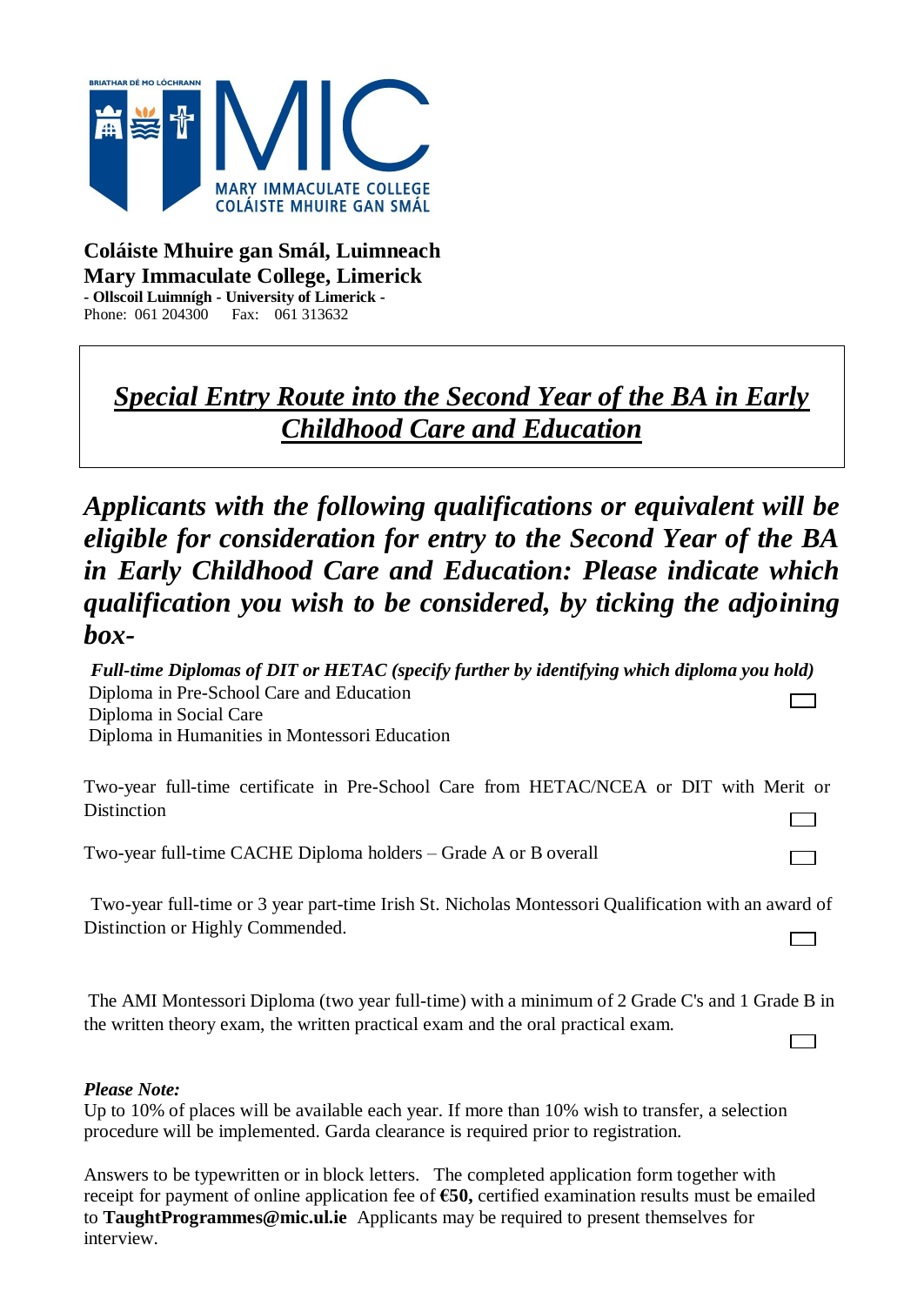# SEORAÍ PEARSANTA/PERSONAL DETAILS

| 1.               | Gnáthainm/Customary Name:<br>(a úsáidfear ar gach taifead oifigiúil Ollscoile<br>(to be used on all offical University records)                | Sloinne/Surname | Céad Ainm(neacha)/Forenames                               |
|------------------|------------------------------------------------------------------------------------------------------------------------------------------------|-----------------|-----------------------------------------------------------|
| $\overline{2}$ . | Ainm ar an Teastas Breithe/<br>Name as on Birth Certificate:                                                                                   | Sloinne/Surname | Céad Ainm(neacha)/Forenames                               |
| 3.               | Seoladh le haghaidh comhfreagrais/<br>Address for correspondence:                                                                              |                 | <u> 1980 - John Stein, Amerikaansk politiker (* 1900)</u> |
| 4.               | Seoladh Baile/Home Address:<br>(más éagsúil ó 3/if different from No.3)                                                                        |                 |                                                           |
| 5.               | Téileafón/Contact Tel. No(s).:                                                                                                                 |                 |                                                           |
| 6.               | Dáta Breithe/Date of Birth:                                                                                                                    |                 |                                                           |
| 7.               | Má rinne tú jarratas cheana ar<br>áit sa Choláiste seo inis an bhliain:<br>If you previously applied to the College,<br>state year and course: |                 |                                                           |

### 8. Oideachas Dara Leibhéil/Second Level Education

| Ainm agus Seoladh na Scoileanna<br><b>Names and Addresses of Schools attended</b> | <b>Years of Study</b><br><b>Blianta Staidéir</b> |       |  |
|-----------------------------------------------------------------------------------|--------------------------------------------------|-------|--|
|                                                                                   | ó/from                                           | go/to |  |
|                                                                                   |                                                  |       |  |
|                                                                                   |                                                  |       |  |
|                                                                                   |                                                  |       |  |
|                                                                                   |                                                  |       |  |
|                                                                                   |                                                  |       |  |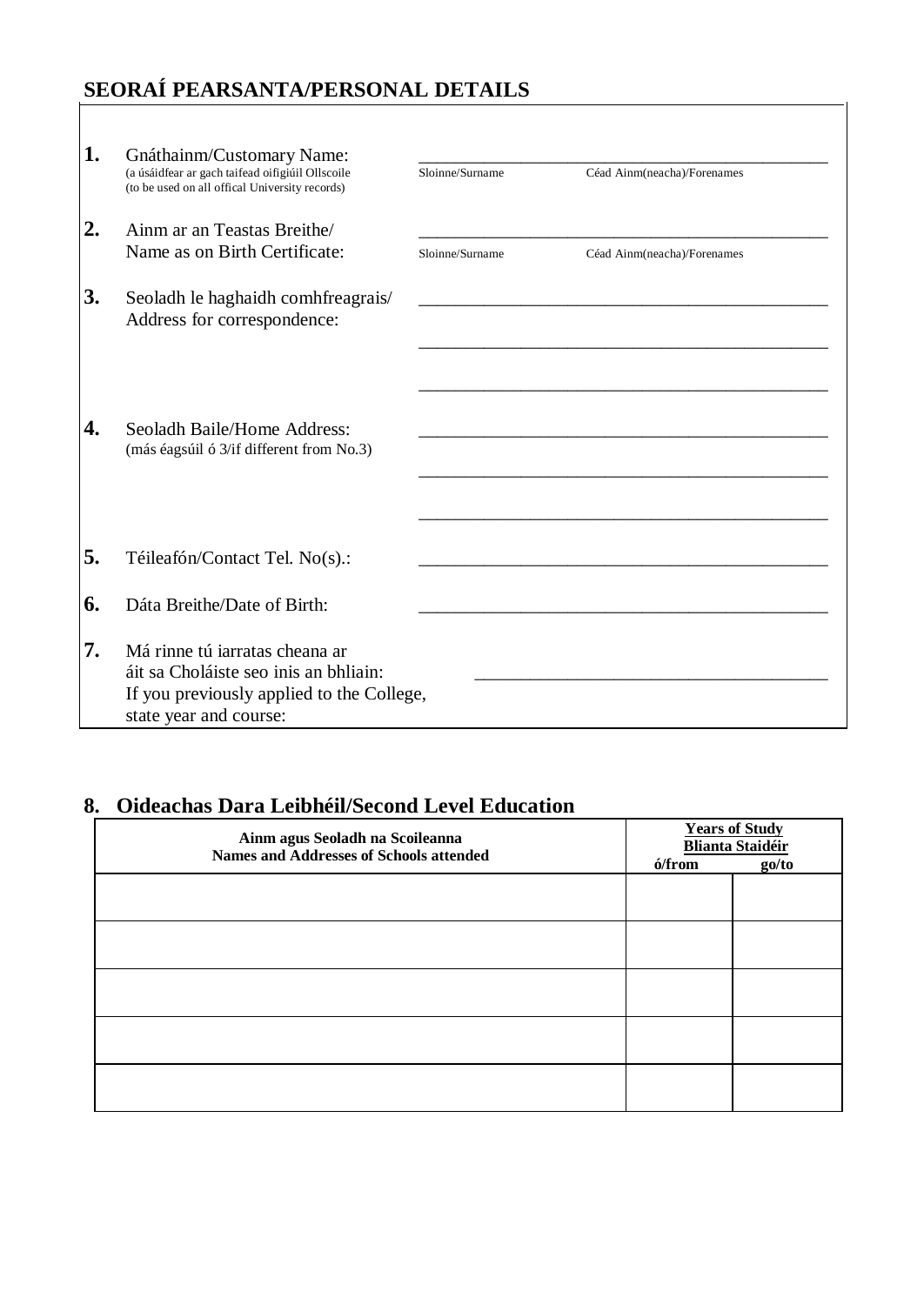| Ard Teist nó<br>Scrúdú Ceann<br>Cúrsa/<br><b>L.Cert or Final</b><br>Exams. taken | Scrúd-uimhir<br>Exam. Nos. | Dátaí na<br>Scrúduithe<br><b>Exam.</b> Dates | Na hábhair ar<br>éirigh leat iontu<br><b>Subjects</b><br><b>Passed</b> | Leibhéal<br>Level | <b>Toradh agus</b><br>Gradam<br><b>Result</b><br><b>Grade or Mark</b> |
|----------------------------------------------------------------------------------|----------------------------|----------------------------------------------|------------------------------------------------------------------------|-------------------|-----------------------------------------------------------------------|
|                                                                                  |                            |                                              |                                                                        |                   |                                                                       |
|                                                                                  |                            |                                              |                                                                        |                   |                                                                       |
|                                                                                  |                            |                                              |                                                                        |                   |                                                                       |
|                                                                                  |                            |                                              |                                                                        |                   |                                                                       |
|                                                                                  |                            |                                              |                                                                        |                   |                                                                       |
|                                                                                  |                            |                                              |                                                                        |                   |                                                                       |
|                                                                                  |                            |                                              |                                                                        |                   |                                                                       |
|                                                                                  |                            |                                              |                                                                        |                   |                                                                       |

#### **9. Oideachas Tríú Leibhéil/Third Level Education**

| Ainm agus Seoladh an Choláiste<br>Name & Address of | <b>Blianta Staideir</b><br><b>Years of Study</b> |    | Na Cúrsaí a lean tú<br><b>Courses Taken</b> | Cáilíocht a<br>fuair tú          | Grád na<br>Céime                 |
|-----------------------------------------------------|--------------------------------------------------|----|---------------------------------------------|----------------------------------|----------------------------------|
| <b>Institution Attended</b>                         | from                                             | to |                                             | Qualification<br><b>Obtained</b> | <b>Class of</b><br>Qualification |
|                                                     |                                                  |    |                                             |                                  |                                  |
|                                                     |                                                  |    |                                             |                                  |                                  |
|                                                     |                                                  |    |                                             |                                  |                                  |
|                                                     |                                                  |    |                                             |                                  |                                  |
|                                                     |                                                  |    |                                             |                                  |                                  |
|                                                     |                                                  |    |                                             |                                  |                                  |

**Scrúduithe a dhéanfaidh tú i mbliana/Examinations being taken in current year**:

*Ní mór torthaí oifigiúla (cóip) de na scrúduithe a dhéanfaidh tú I mbliana a sheoladh chuig an gColáiste a luaithe agus is féidir.*

*Confirmed results of examinations taken in current year to be forwarded as soon as possible. (Copies only).*